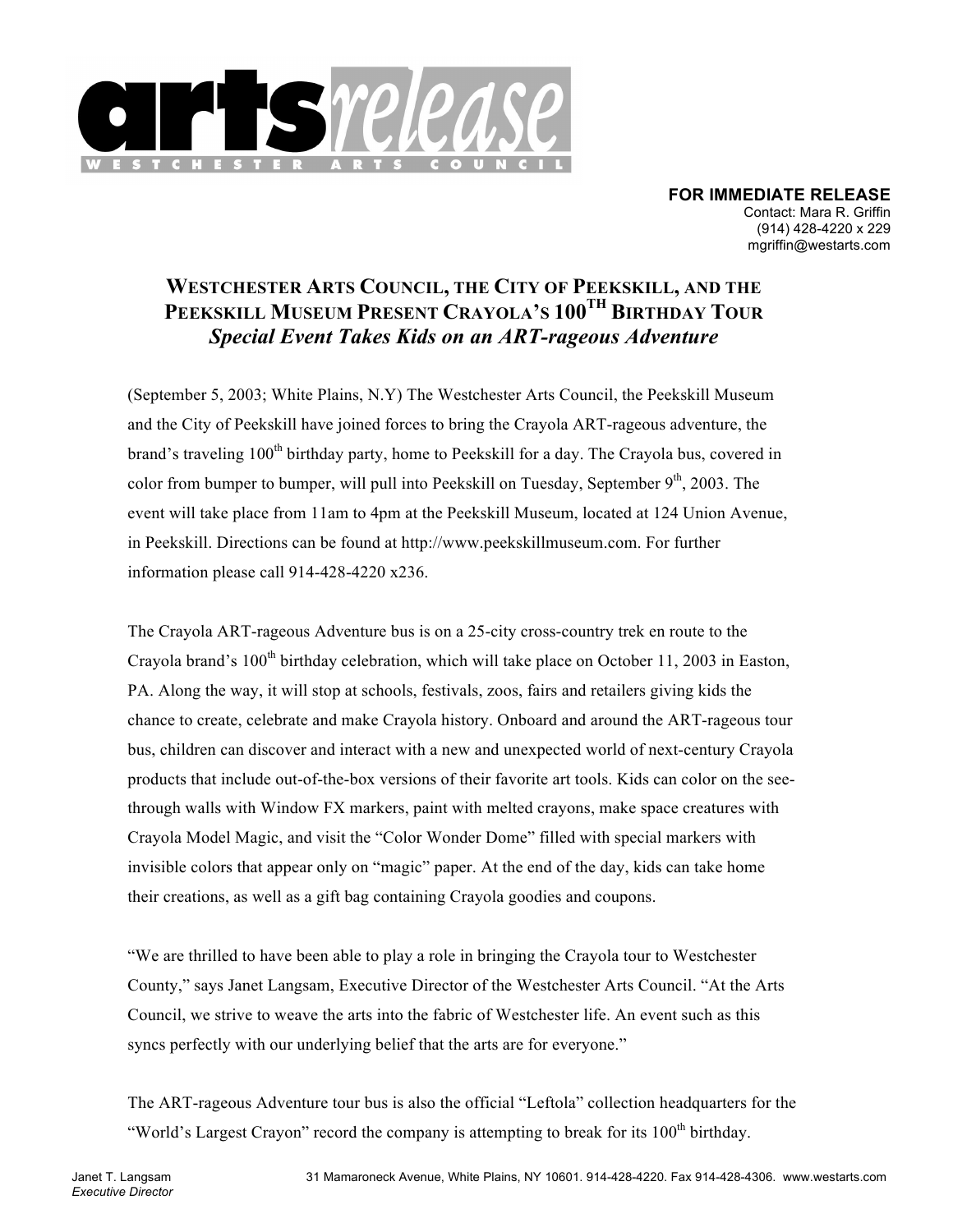

Westchester County kids can donate their blue "leftolas"- Crayola crayons they've colored into tiny bits- to help break the record for the World's Largest Crayon. All the blue bits contributed will be melted down to create a colossal blue Crayola crayon (blue is America's favorite color), to be unveiled at the  $100<sup>th</sup>$  birthday bash in October.

"We are calling all kids in the area to help us break this record, and be the city that donates the most Leftolas to our colorful feat," says Stacy Gabrielle, Crayola spokesperson.

This stop on the tour has special historical significance, as Peekskill could be called the birthplace of the Crayola crayon. In 1864, Joseph W. Binney founded the Peekskill Chemical Company in Peekskill, N.Y. This company was responsible for products in the black and red color range, such as lampblack, charcoal and a paint containing red iron oxide which was often used to coat the barns dotting America's rural landscape. Around 1885, Joseph's son, Edwin Binney, and nephew, C. Harold Smith, formed the partnership of Binney & Smith. The cousins expanded the company's product line to include shoe polish and printing ink. In 1900, the company purchased a stone mill in Easton, PA, and began producing slate pencils for schools. This started Binney's and Smith's research into nontoxic and colorful drawing mediums for kids. They had already invented a new wax crayon used to mark crates and barrels, however, it was loaded with carbon black and too toxic for children. They were confident that the pigment and wax mixing techniques they had developed could be adapted for a variety of safe colors, and in 1903, a new brand of crayons with superior working qualities was introduced - Crayola Crayons. A hundred years later there are hundreds of Crayola products available to help children express their creativity.

John Testa, the mayor of Peekskill, will be issuing a proclamation declaring September 9, 2003 to be "Binney and Smith Day", in honor of inventors of the Crayola crayon.

Established in 1965, the same year as the National Endowment for the Arts, Westchester Arts Council is the largest private, non-profit arts council in New York State, serving more than 150 cultural organizations, 43 school districts, hundreds of artists, and audiences numbering over one million. Its mission is to provide leadership, vision, and support to ensure the availability, accessibility, and diversity of the arts in Westchester County. In 1998 the Arts Council purchased 31 Mamaroneck Avenue, now known as The Arts Exchange, and is developing the building as a multi-use resource for artists, cultural organizations, and the community.